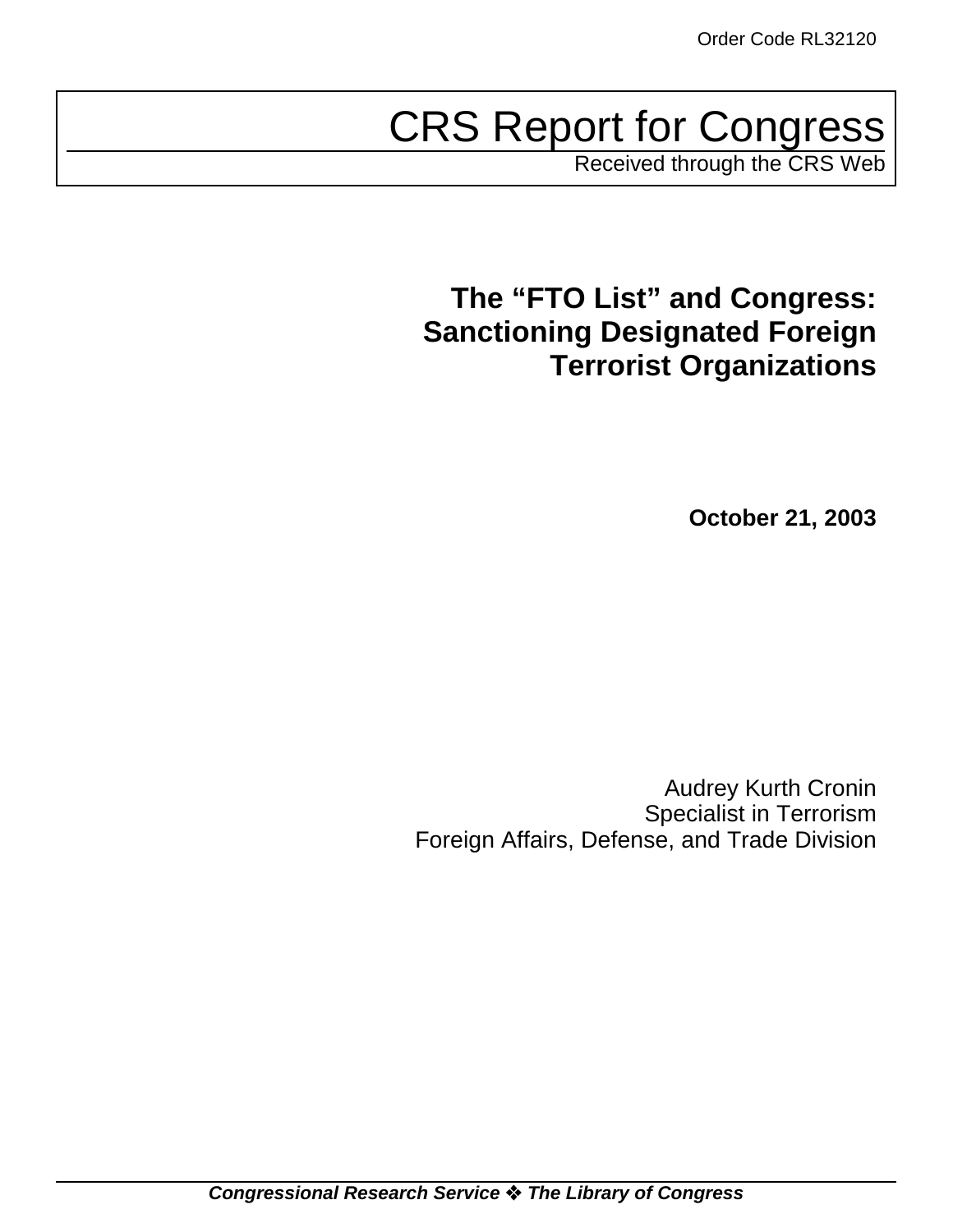## The "FTO List" and Congress: Sanctioning Designated Foreign Terrorist Organizations

#### **Summary**

The purpose of this report is to provide Congress with an overview of the nature and status of the designated foreign terrorist organizations list, as a potential tool in overseeing the implementation and effects of U.S. legislation designed to sanction terrorists. It centers on the list of terrorist groups that are formally designated by the Secretary of State pursuant to section 219 of the Immigration and Nationality Act, as amended under the Antiterrorism and Effective Death Penalty Act of 1996 (P.L. 104- 132). These groups are often collectively referred to as the "FTO list."

 FTO list designations, which last for two years and must be renewed, occur after an interagency process involving the departments of State, Justice, Homeland Security, and the Treasury. Since the designations can be challenged in court, they require a detailed administrative record often based on classified information. An organization that is placed on the FTO list is subject to financial and immigration sanctions, potentially including the blocking of assets, the prosecution of supporters who provide funds, refusal of visas, and deportations of members. There have been a number of designations and changes since the list was established, but it currently includes thirty-six organizations. (See Appendix A.)

The FTO list is often confused with some of the other "terrorist lists" that are maintained by the U.S. government. These include the "state-sponsors of terrorism" list, which is pursuant to Section 6(j) of the 1979 Export Administration Act (P.L. 96-72; 50 U.S.C. app. 2405(6)(j)); the "Specially Designated Terrorists" (SDTs) list, which is pursuant to the International Emergency Economic Powers Act (P.L. 95- 223; 50 U.S.C. 1701 *et seq*.) and was initiated in 1995 under Presidential Executive Order 12947; the "Specially Designated Global Terrorists" (SDGT) list, initiated in 2001 under Presidential Executive Order 13224; and, finally, the "Specially Designated Nationals and Blocked Persons" (SDN) list, a master list that contains the other lists. All of these are summarized and maintained by the Office of Foreign Assets Control of the Treasury Department. Lastly, the "Terrorist Exclusion List" or "TEL," which relates to immigration and is pursuant to Section 411 of the USA Patriot Act of 2001 (8 U.S.C.1182) is maintained by the State Department. Like the FTO list, the TEL includes the names of terrorist organizations, but it has a broader standard for inclusion, is subject to less stringent administrative requirements, and is not challengeable in court. There is a complicated interplay among all of these lists, and it is important to distinguish them from the better-known FTO list.

The FTO list has been of considerable interest to Congress, and there are arguments in favor and against it. It publicly stigmatizes groups and provides a clear focal point for interagency cooperation on terrorist sanctions; however, some argue that it is inflexible and misleading, since groups that are not on the list are still often subject to U.S. sanctions. The report concludes with a discussion of potential policy options for Congress, including some of the recently proposed amendments to the legislation that establishes it. It will be updated as events warrant.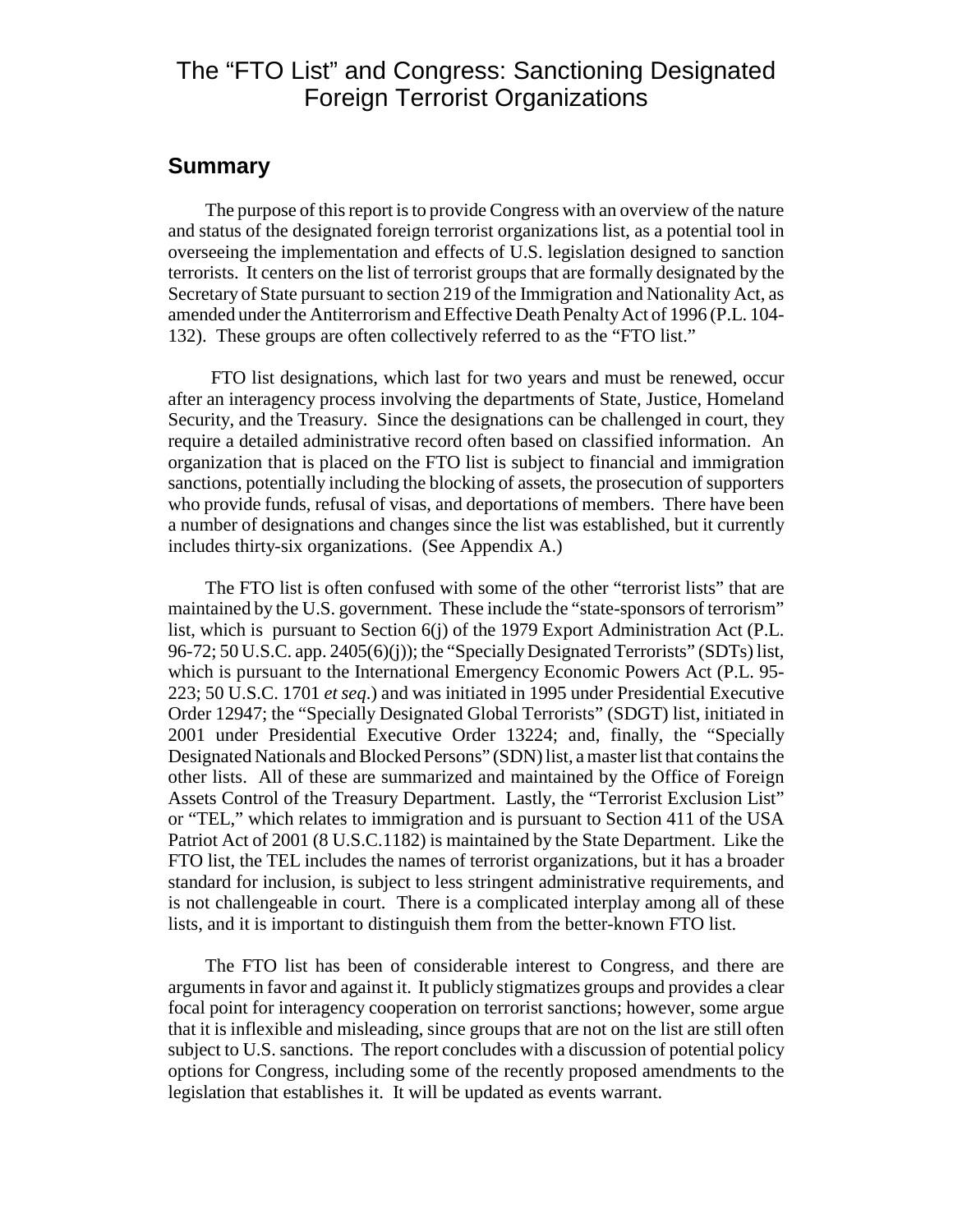## **Contents**

| Appendix A. Designated Foreign Terrorist Organizations  12 |
|------------------------------------------------------------|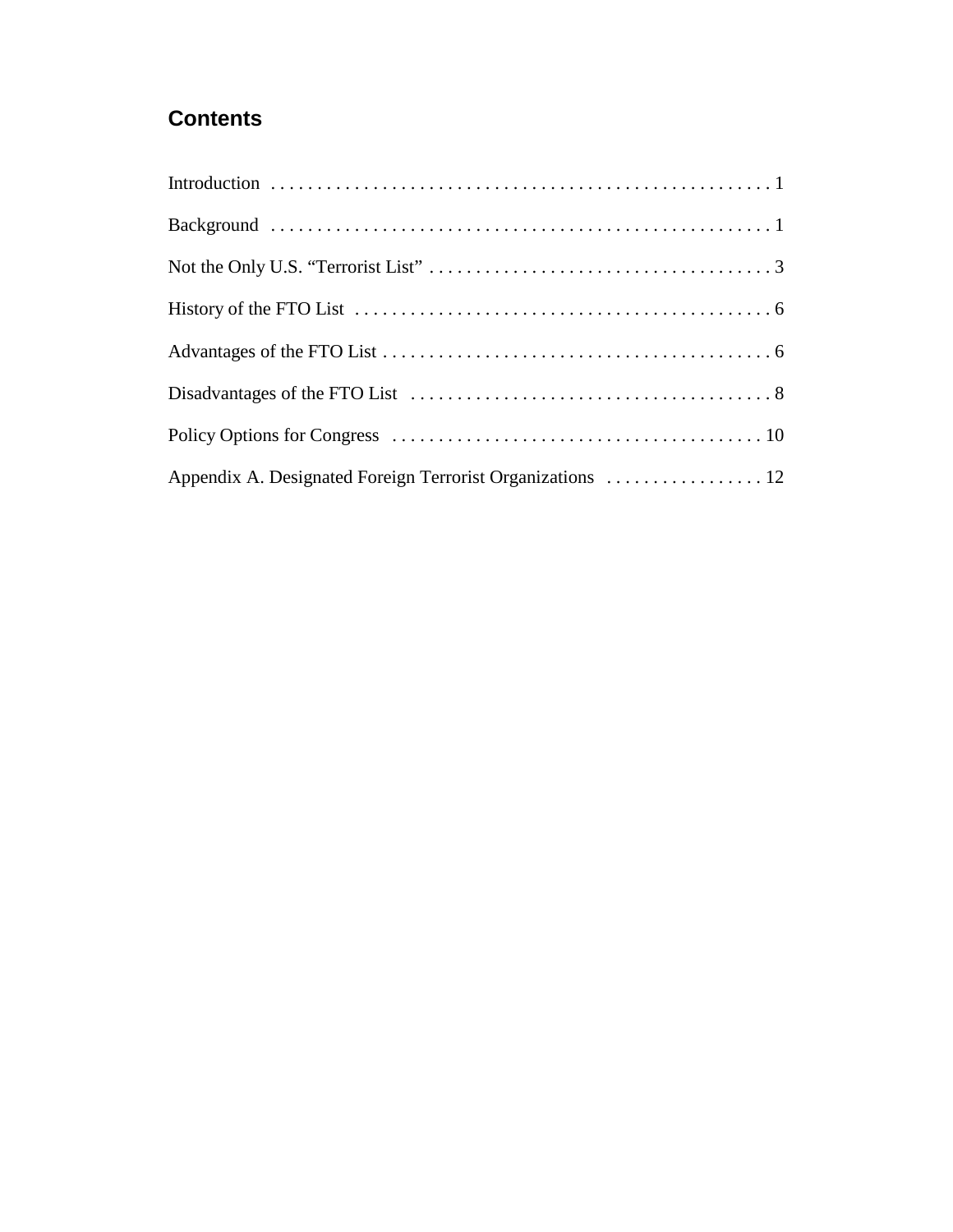# The "FTO List" and Congress: Sanctioning Designated Foreign Terrorist **Organizations**

#### **Introduction**

The purpose of this report is to provide Congress with an overview of the nature and status of the designated foreign terrorist organizations list (FTO list), as a potential tool in overseeing the implementation and effects of U.S. legislation designed as a basis for imposing sanctions on terrorists. The report centers on the list of terrorist groups that are formally designated by the Secretary of State pursuant to section 219 of the Immigration and Nationality Act (8 U.S.C. 1101 *et seq*.), as amended under the Antiterrorism and Effective Death Penalty Act of 1996 (P.L. 104- 132). These groups are often collectively referred to as the "terrorist group list" or "FTO list."

 The focus here is on the operation and effectiveness of the FTO list as a U.S. counterterrorism tool. The first part of the report provides a background on the process for designating a group, as well as the procedure used to remove a group. It describes the administration of the list and the role of the various Executive agencies involved in maintaining it.<sup>1</sup> Next follows a section explaining the distinctions between the FTO list and other terrorist lists that are maintained by the U.S. government, with an emphasis on both tracing the complicated interplay among the numerous lists and untangling their confusing acronyms. The arguments in favor and against the FTO list are then discussed, with information about the practicalities of implementing it. The report concludes with a discussion of potential policy options for Congress, including some of the recently proposed amendments to the legislation that establishes it.

The potential issue for Congress is to assess, as part of its oversight responsibility, the effectiveness of the FTO list in confronting terrorist groups that are a threat to the United States. This report will be updated as events warrant.

#### **Background**

The 1996 Antiterrorism and Effective Death Penalty Act (AEDPA), which amends section 219 of the Immigration and Nationality Act (P.L. 82-414; 8 U.S.C.

<sup>&</sup>lt;sup>1</sup>For descriptions of the specific terrorist organizations that are on the list, see the U.S. State Department's annual publication *Patterns of Global Terrorism*. The report is accessible at [http://www.state.gov/s/ct/rls/pgtrpt/].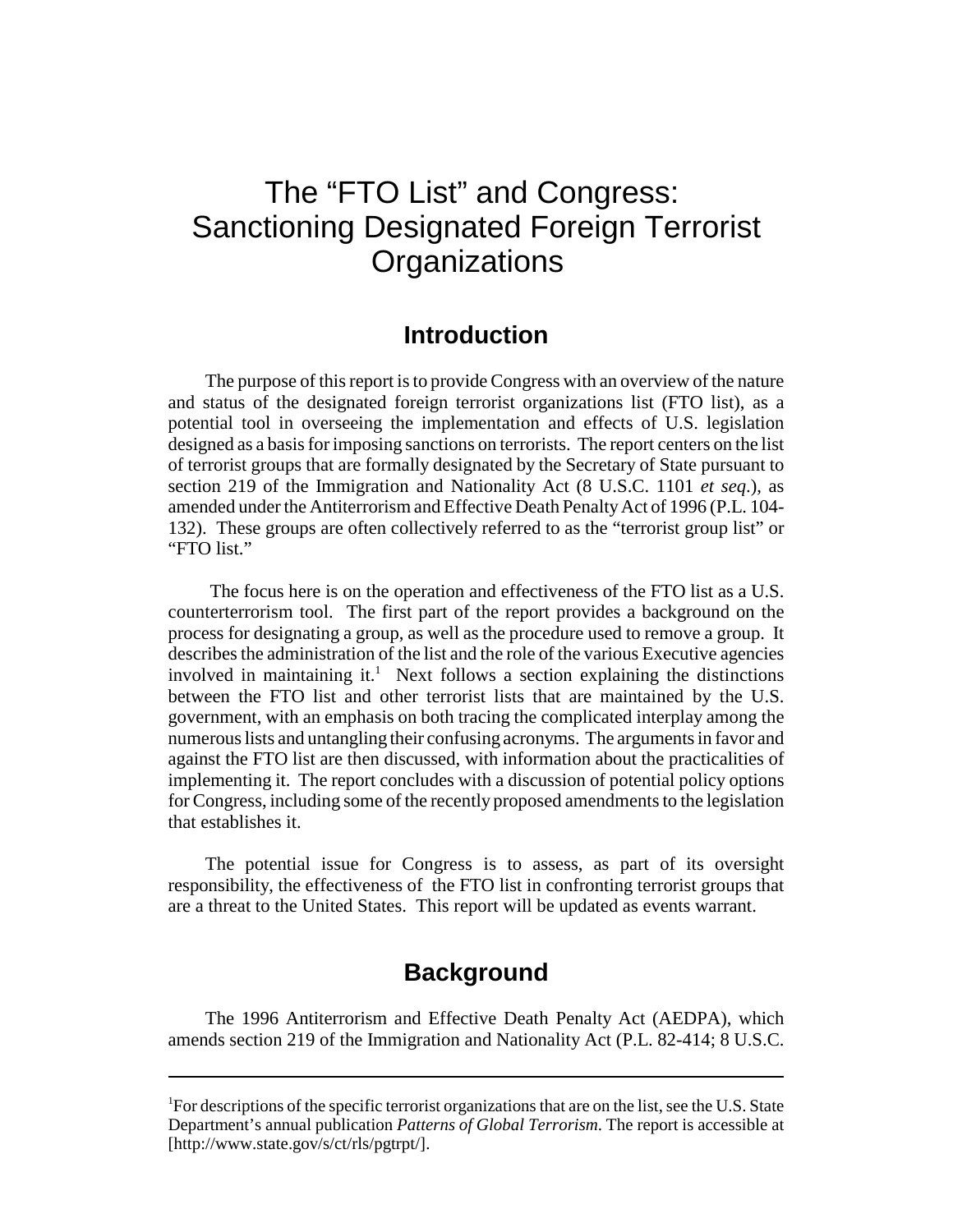1101 *et. seq*.), states that the Secretary of State is authorized to designate an organization as a "foreign terrorist organization" if three conditions are met:

- 1. The organization is foreign;
- 2. The organization engages in terrorist activity;
- 3. The terrorist activity threatens the security of United States citizens or the national security of the United States.<sup>2</sup>

If the Secretary of State decides that an organization meets these conditions, he or she may add it to the terrorist group list at any time by informing Congress and publishing a notice to that effect in the *Federal Register*. Designations last for two years, at which time they may be renewed. Groups can also be removed from the list at any time, either by the Secretary of State or by Act of Congress. The criteria for removal by the Secretary are general and are subject to interpretation: the Secretary of State may revoke a designation if he or she finds either that the circumstances that were the basis for the designation have changed, or that the national security of the United States warrants a revocation of the designation.<sup>3</sup> Designations normally occur after an involved interagency process; but the Secretary of State makes the ultimate decision.

Although the State Department officially designates a group and takes the lead, there are a number of agencies involved in administering the FTO list. Before the determination, the intelligence community is an important player, because the designation is based upon evidence of a group's terrorist activity. This often involves classified information and entails assembling an administrative record that will potentially stand up in court. The intelligence community also provides the information upon which decisions to renew an organization's designation are based.<sup>4</sup> The Justice Department weighs the legal evidence before the designation is approved, and when renewal is being considered. The Department of Homeland Security is also consulted before designations are made.

After the designation, the Treasury Department may block financial transactions involving an organization's assets and determine whether U.S. banks are complying with the law. The Justice Department determines whether or not to prosecute offenders who violate any aspect of the Treasury Department's sanctions. Judges from the Department of Justice's Executive Office of Immigration Review decide immigration cases, with appeals potentially going all the way to the Attorney General. A variety of different agencies in the Department of Homeland Security are then involved in carrying out immigration sanctions, including deportations.

Thus, from the perspective of the members of a group, the legal consequences of being designated a foreign terrorist organization are in two general areas: financing

<sup>&</sup>lt;sup>2</sup>See "Designation of foreign terrorist organizations," in the Antiterrorism and Effective Death Penalty Act, 8 U.S.C. 1189.

<sup>3</sup> 8 U.S.C. 1189 (a)(6)(A).

<sup>&</sup>lt;sup>4</sup>In each case, classified summaries of the administrative records gathered on each group are provided to Congress, and the unclassified descriptions of designated foreign terrorist organizations are included in the State Department's *Patterns of Global Terrorism*.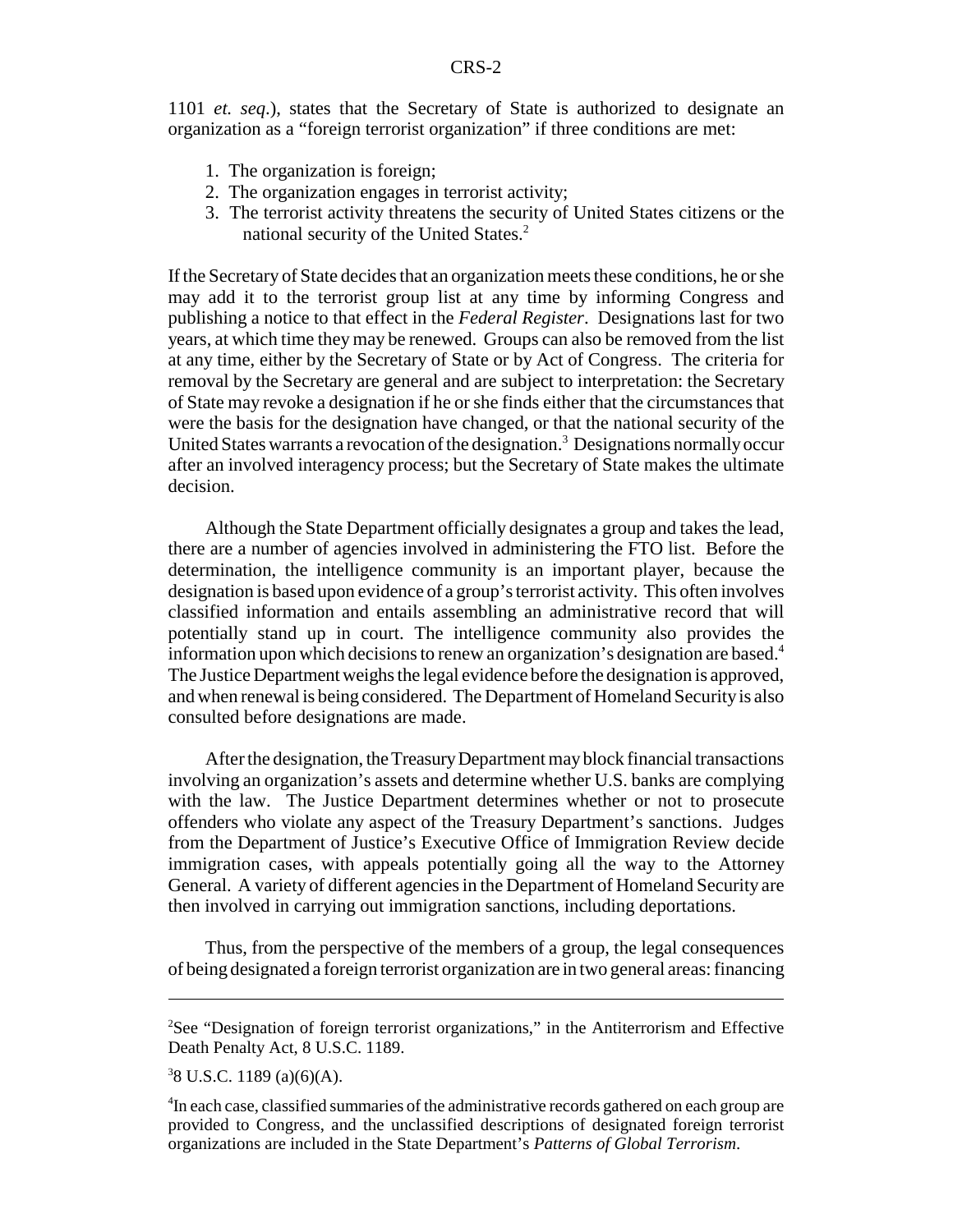and immigration. Under the AEDPA, people who provide funds or other material support to a designated FTO are breaking the law and may be prosecuted. $5$  This applies to both the members of a group and to those who may be sympathizers. If Treasury imposes sanctions, U.S. financial institutions are required to block the funds of designated FTOs and their agents and to report that blockage to the Treasury Department. This can have important consequences for a designated terrorist organization's ability to access its resources. As for immigration, members of designated FTOs can be denied visas or excluded from entering the United States, and/or they can be deported once they are in the country.

#### **Not the Only U.S. "Terrorist List"**

The FTO list is not the only so-called "terrorist list" that the U.S. government keeps.<sup>6</sup> There are a number of others, and it is important to clarify the distinctions among them.<sup>7</sup>

Probably the best known is the "state-sponsors of terrorism" list, which is pursuant to section 6(j) of the Export Administration Act of 1979 (P.L. 96-72; 50 U.S.C. app. 2405(j)(as amended)).<sup>8</sup> Under the terms of the act, the Secretary of State provides Congress with the list of countries that have "repeatedly provided support for acts of international terrorism." There are currently seven states on the state sponsors of terrorism list: Cuba, Iran, Iraq, Libya, North Korea, Sudan, and Syria.<sup>9</sup> Being on the list subjects a country to a range of severe U.S. export controls, especially of dual-use technology and military weapons. The provision of U.S. foreign aid (except humanitarian assistance) is also prohibited.

The state sponsors of terrorism list has been remarkably static since its initiation in 1979, with only two states ever having been removed: South Yemen, which was

<sup>8</sup>States may also be identified as supporters of international terrorism and sanctioned under the terms of section 40A of the Arms Export Control Act (P.L. 90-629; 22 U.S.C. 2781); and sec. 620A of the Foreign Assistance Act of 1961 (P.L. 87-195; 22 U.S.C. 2371).

<sup>5</sup> 18 U.S.C. 2339B.

<sup>&</sup>lt;sup>6</sup>And there are many lists internationally. For example, the United Nations maintains its own list of individuals and entities that are sanctioned under U.N. Resolutions 1267 (1999), 1333 (2000), 1390 (2002) and 1455 (2003). See the list at [http://www.un.org/Docs /sc/committees/1267/1267ListEng.htm]. The European Union also maintains its own list.

<sup>&</sup>lt;sup>7</sup>All of the lists are available at the Treasury Department's Office of Foreign Assets Control web site, accessible at [http://www.treas.gov/offices/eotffc/ofac/sdn/index.html]. The Treasury Department has a compilation, in alphabetical order, of all of the persons (individuals and entities) designated under OFAC's economic sanctions regimes and includes those entities designated as FTOs by the Secretary of State. Additionally, the entire list is published as Appendix A to Chapter 5 of the CFR (See 31 CFR Ch V, App. A).

<sup>&</sup>lt;sup>9</sup>The fact that Afghanistan was not on the list of state sponsors of terrorism before 9/11 is often cited as evidence of the negligence of pre-9/11 counterterrorist policies of the U.S. government. The explanation was that the Taliban national government was not recognized by the United States and so that state could not be named a state sponsor.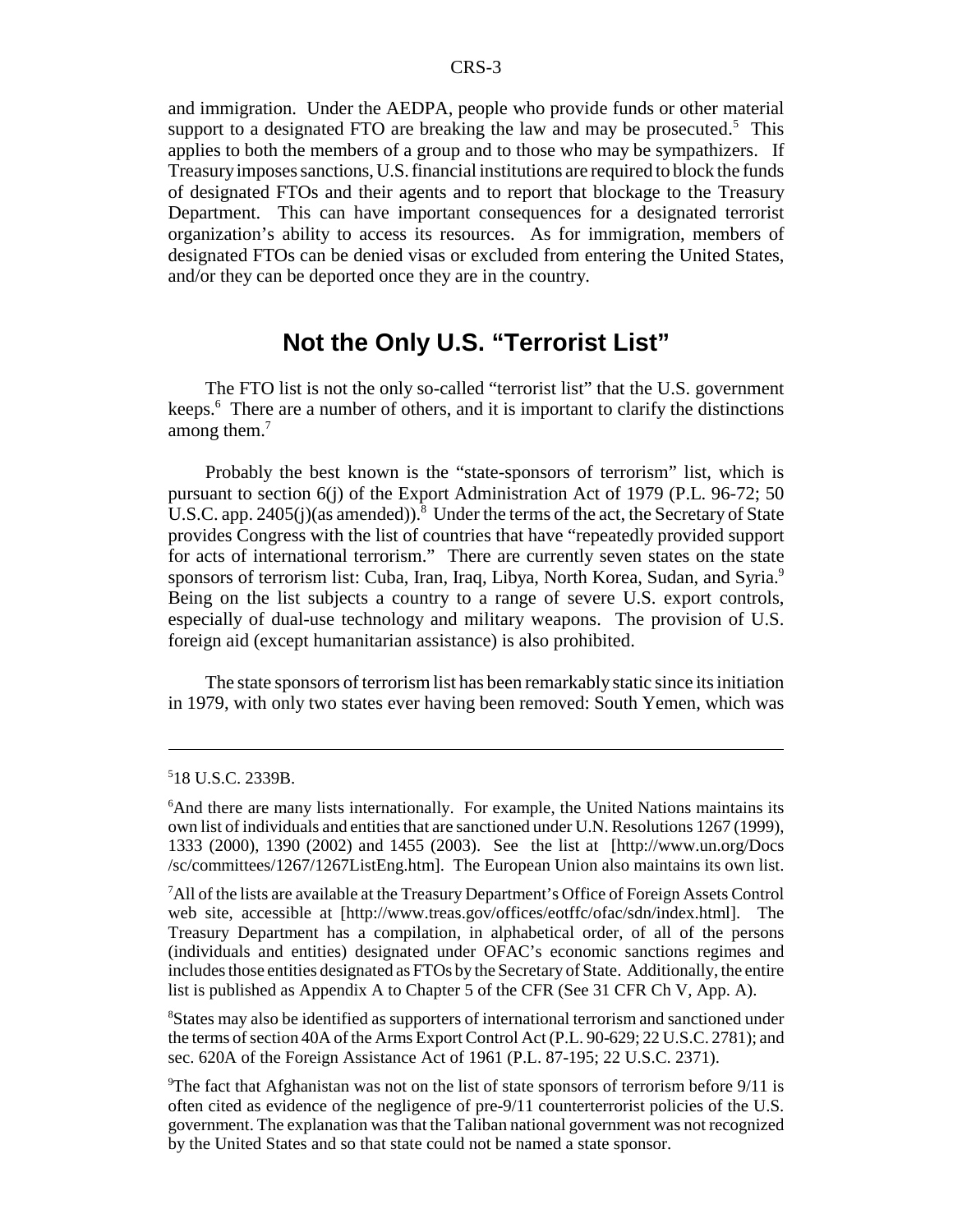removed in 1990 when it effectively ceased to exist, merging with North Yemen to form the current state of Yemen; and Iraq, which was removed from the list in1982 (when it was allied with the United States) and was returned to the list in 1990 (after its invasion of Kuwait).<sup>10</sup> This list differs from the FTO list, as it is directed specifically toward states, not substate actors — like the terrorist groups that the states allegedly support. It also derives from different legislation.<sup>11</sup>

At least three other important U.S. "terrorist lists" are in use. The "specially designated terrorists" (SDTs) list was generated pursuant to the International Emergency Economic Powers Act (P.L. 95-223; 50 U.S.C. 1701 *et seq*.). It was initiated under Presidential Executive Order 12947 on 25 January 1995 and was specifically oriented toward persons (individuals and entities) who threaten to disrupt the Middle East Peace Process. Later, following the events of September 11, 2001, the President invoked the same emergency authorities in Presidential Executive Order 13224, to block "all property and interests in property" of certain designated terrorists and individuals and entities materially supporting them.12 This established another, much longer list, known as the Specially Designated Global Terrorists (SDGTs) list. There are currently over three hundred persons identified as SDGTs. These two lists are especially targeted toward blocking terrorist financing, and they do not have an immigration element.

The Treasury Department maintains the so-called SDT and SDGT lists, and, unlike the FTO list, the Secretary of the Treasury takes the lead in adding individuals or organizations to the lists and then freezing the assets of persons or entities that are on them. The lists have grown to include more than 200 entities, organizations, and/or individuals. They derive from different legislation and, again, are not the same as the designated FTO list.<sup>13</sup>

The SDT, SDGT, state sponsors, and (as of October 2002) FTO lists were placed together in a new, larger roster called the "Specially Designated Nationals and Blocked Persons" (SDN) list maintained by the Office of Foreign Assets Control of the Treasury Department.<sup>14</sup> Although the individual lists retain separateness pursuant to their legislation, this comprehensive SDN list presents in one place all of the terrorist entities that are economically sanctioned through having their assets

<sup>10</sup>Paul Pillar, *Terrorism and U.S. Foreign Policy* (Washington, D.C.: Brookings Institution Press, 2001), p. 170. For more information specifically about adding and removing countries from the state sponsors of terrorism list, see CRS Report RL30613.

<sup>11</sup>For further information on state sponsors of terrorism see CRS Report RL30613, *North Korea: Terrorism List Removal*; CRS Report RL3119, *Terrorism: Near Eastern Groups and State Sponsors, 2002*; and CRS Issue Brief IB10119, *Terrorism and National Security: Issues and Trends*. There are also individual CRS reports on each of the listed countries.

 $12$ The President, "Blocking Property and Prohibiting Transactions to Commit or Support Terrorism." Executive Order 13224 of September 23, 2001. 66 FR 49079-49081; September 25, 2001.

<sup>13</sup>For more information about these sanctions, see CRS Report RL31658,*Terrorist Financing: The U.S. and International Response*.

<sup>&</sup>lt;sup>14</sup>The National Council of Resistance for Iran is excepted from the SDN list.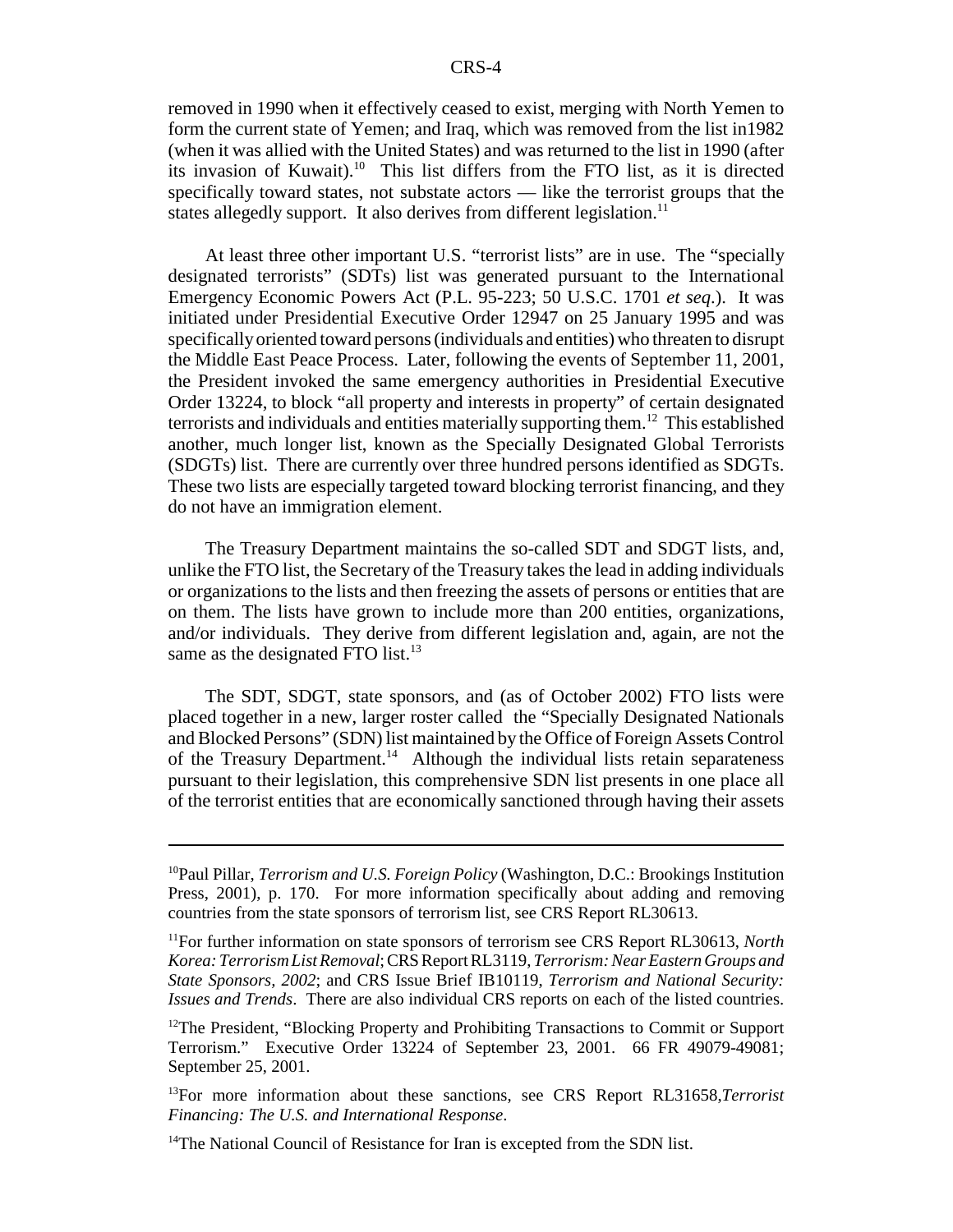blocked. (It also includes individuals and organizations that are sanctioned by having their assets blocked for narcotics trafficking and other activities.) There are thus fourteen different sanctions programs included in the SDN list, not all of which pertain to terrorists. The list is accessible via the Internet and is frequently updated to reflect the fluid nature of U.S. economic sanctions.<sup>15</sup>

There is also the so-called "Terrorist Exclusion List" or "TEL," which is pursuant to Section 411 of the USA Patriot Act of 2001 (P.L. 107-56; 8 U.S.C., 1182). It authorizes the Secretary of State, in consultation with (or at the request of) the Attorney General, to designate terrorist organizations strictly for immigration purposes. Individuals associated with organizations on the TEL list are prevented from entering the United States and/or may be deported if they are already here.<sup>16</sup> (It is worth noting, that none of these immigration sanctions has an effect on the behavior of U.S. citizens.) The TEL list expands the grounds for exclusion from the United States and has a broader standard and less detailed administrative procedure than does the FTO list. The State Department maintains the TEL list.<sup>17</sup>

In sum, with respect to sanctions against terrorists, the Executive branch maintains an intricate array of lists pursuant to various legislation and Executive Orders. These lists do overlap; however, the Executive Branch implements sanctions against state sponsors of terrorism, terrorist organizations, and individual terrorists somewhat differently depending upon which legislation applies, what the purpose is, and which list is being considered. There are also international lists maintained by the United Nations and the European Union, for example, that are not considered here. This report looks in detail only at the designated FTO list and its sanctions, which the State Department takes the lead in administering and which names only specially designated terrorist organizations. The FTO list has unique importance not only because of the specific measures undertaken to thwart the activities of designated groups but also because of the symbolic, public role it plays as a tool of U.S. counterterrorism policy.

<sup>&</sup>lt;sup>15</sup>Again, see the Office of Foreign Assets Control web site, accessible at [http://www.treas.gov/offices/eotffc/ofac/sdn/index.html]. The Treasury Department's master list, which includes SDTs, SDGTs state sponsors and FTOs and is accessible at this web site, is called the "Specially Designated Nationals and Blocked Persons" list. At the end of each entry is the acronym standing for the relevant list (SDT, SDGT, FTO, etc.) that led to the terrorist entity's inclusion on the list. (SDGTE and SDGTI stand for "Specially Designated Global Terrorist Entity" and Specially Designated Global Terrorist Individual, respectively.)

 $16$ See Fact Sheet, Office of the Coordinator for Counterterrorism, "Terrorist Exclusion List," November 15, 2002; accessible at [http://www.state.gov/s/ct/rls/fs/2002/15222.htm]; and *Patterns of Global Terrorism 2002*, pp.151-152.

 $17$ In addition to these lists, there are also a number of "watch lists" maintained by various agencies, currently being consolidated into the Terrorist Screening Center. For further information, see "New Terrorist Screening Center Established: Federal Government Consolidates Terrorist Screening Into Single Comprehensive Anti-Terrorist Watchlist," White House press release, available at [http://www.whitehouse.gov/news /releases/2003/09/print/20030916-8.html].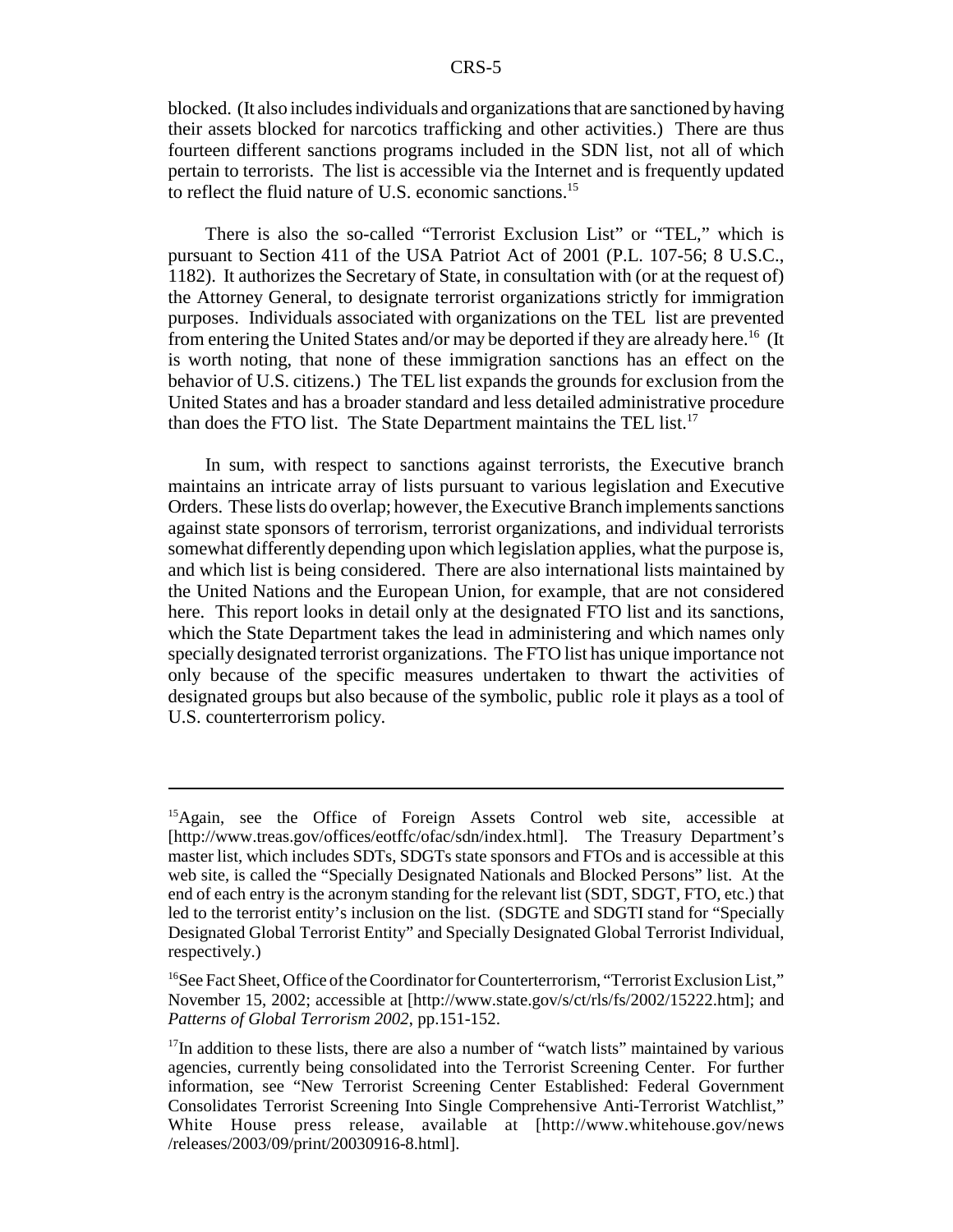#### **History of the FTO List**

The first terrorist organizations were designated and put on the FTO list in October 1997, about eighteen months after the passage of the AEDPA. There were thirty organizations on that initial list. In October 1999, the first review and redesignation occurred. Of the 30 groups originally on the list, 27 were redesignated, three were allowed to lapse, and one more group was added.<sup>18</sup> Notably, the group that was added to the FTO list that year was Al Qaeda, which was designated a foreign terrorist organization especially because of its involvement in the August 1998 bombings of the U.S. embassies in Nairobi, Kenya, and Dar Es Salaam, Tanzania.

The first exercise of the Secretary of State's ability to add a group outside the usual two-year cycle occurred in 2000, when the Islamic Movement of Uzbekistan was designated on its own. Then in the regular biennial review in 2001, the State Department added two new groups, the Real Irish Republican Army (RIRA) and the United Self-Defense Forces/Group of Colombia (AUC), and combined two other groups (Kahane Chai and Kach) into one.<sup>19</sup> That brought the total to 28 FTOs. Since that time, the list has grown significantly. There have been eight groups added to the FTO list since October 5, 2001: the Al-Aqsa Martyrs Brigade (which is an armed wing of the Fatah movement), 'Asbat al-Ansar (a Lebanese-based group associated with Al Qaeda), the Communist Party of Philippines/New People's Army (CPP/NPA) (a Maoist group), Jaish-e-Mohammed (JEM) (an Islamic extremist group based in Pakistan), Jemaah Islamiya (JI) (a southeast Asian terrorist network connected with Al Qaeda), Lashkar-e-Tayyiba (LT) (a Pakistan-based group fighting in Kashmir), and Salafist Group for Call and Combat (GSPC) (apparent outgrowth of the Algerian GIA, active in Europe, Africa and the Middle East). There are 36 groups currently designated as foreign terrorist organizations. (See Appendix A.)

#### **Advantages of the FTO List**

There are advantages and disadvantages for the United States in using a formal list as a mechanism for counterterrorism purposes.<sup>20</sup> Chief among the advantages is

<sup>&</sup>lt;sup>18</sup>The Manuel Rodriquez Patriotic Front Dissidents (FPMR/D) and the Democratic Front for the Liberation of Palestine (DFLP) were dropped "primarily because of the absence of terrorist activity, as defined by relevant law, by those groups during the past two years." The third group was the Khmer Rouge, dropped because it ceased to exist as a viable terrorist organization. See "Foreign Terrorist Organization, Designations by the Secretary of State," Released by the Office of the Coordinator for Counterterrorism, October 8, 1999; accessible at [http://www.state.gov/s/ct/rls/rpt/fto].

<sup>&</sup>lt;sup>19</sup>See the "2001 Report on Foreign Terrorist Organizations," Released by the Office of the Coordinator for Counterterrorism, October 5, 2001; accessible at [http://www.state.gov/s/ct/rls/rpt/fto].

<sup>&</sup>lt;sup>20</sup>The best single source of the arguments for and against the use of lists is Pillar, pp. 150-156. Although it was published before September 11, 2001, the book remains one of the best sources of information on this issue and was used extensively in the preparation of this (continued...)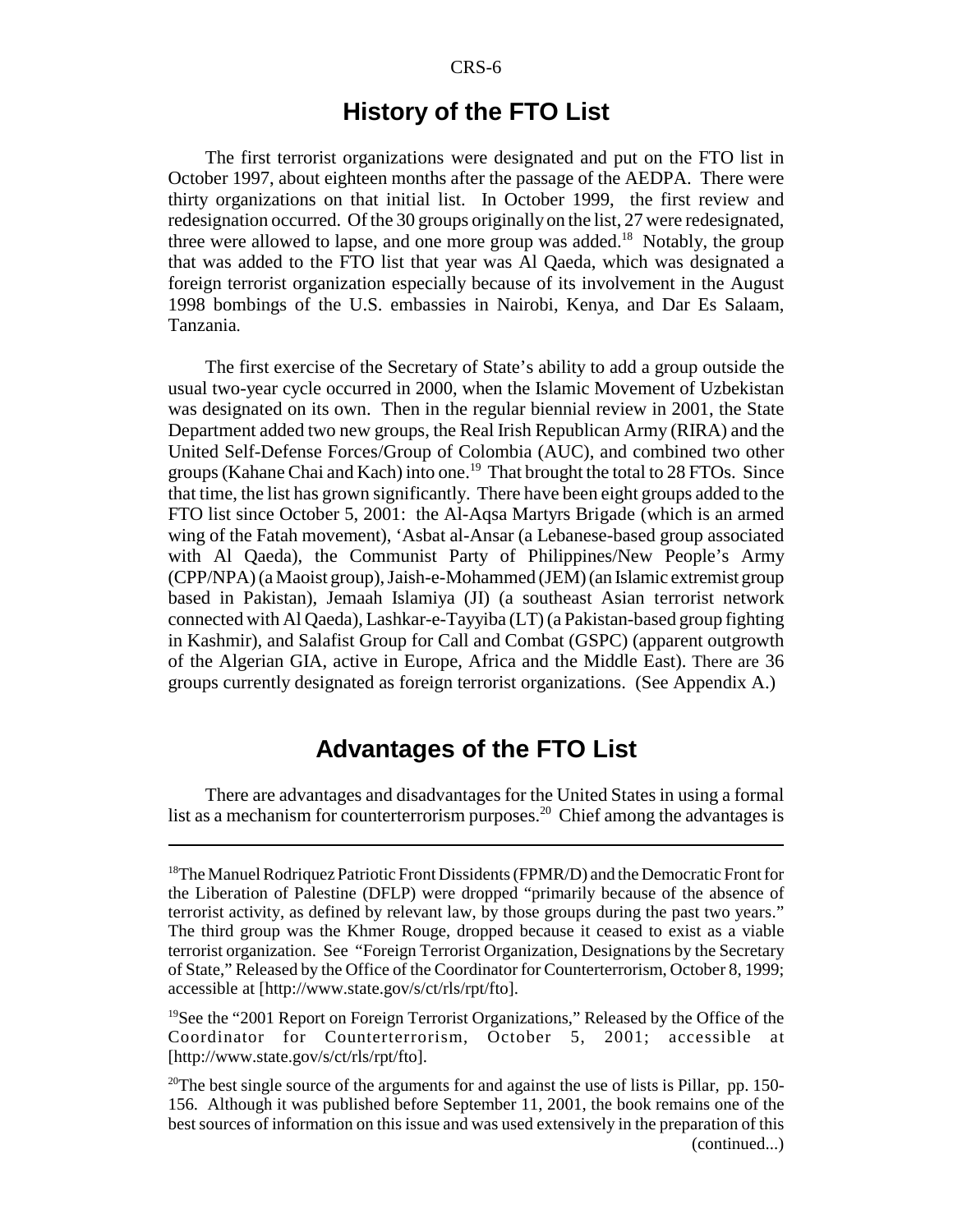the fact that the FTO list brings legal clarity to efforts to identify and prosecute members of terrorist organizations and those who support them. Having the designated FTO list helps to target U.S. counterterrorist sanctions under the AEDPA because there is no ambiguity about which groups are included and which are not. If a group is on the FTO list, then the AEDPA sanctions apply; if not, they do not. Thus, being added to the list can have very substantial implications for both the organization and for U.S. counterterrorist efforts.

In practical bureaucratic terms, the FTO list also provides lucidity in the often complicated interagency process of coordinating the actions of Executive agencies, by giving them a central focal point upon which the efforts converge. U.S. counterterrorism is therefore potentially more effective. State, Treasury, Justice, Homeland Security, and other agencies all recognize that groups on the list are subject to scrutiny and sanctions. And these measures arguably make Americans more secure from terrorist attacks, for example, by cutting down on terrorist organizations' access to resources and preventing terrorist group members from entering the country. Specifically, the departments of Homeland Security and Justice have used affiliation with an FTO as grounds for deportation of aliens.<sup>21</sup> The Treasury Department, working with the interagency and international communities, has used the FTO list (among the other U.S. terrorist sanctions programs) in its effort reportedly to block more than \$125 billion in assets worldwide.<sup>22</sup> And, of course, the Justice Department has prosecuted individuals affiliated with FTOs.<sup>23</sup> Having a focal point for agency coordination enhances the effectiveness of government implementation and may also serve as a deterrent to organizations that consider engaging in illegal behavior.

Likewise, the FTO list is a useful mechanism in dealing with other governments, especially those that are coordinating counterterrorism efforts with the United States. Labeling and listing terrorist organizations also opposed by other states can be an

 $20$ (...continued)

section.

 $^{21}$ Pillar, p. 151. This is not, however, the typically preferred grounds for deportation. Other grounds are often easier to prove in deportation hearings and do not potentially require revealing sensitive intelligence sources and methods in a hearing.

 $22$ Testimony of Juan C. Zarate, Deputy Assistant Secretary of the Executive Office of Terrorist Financing and Financial Crime, U.S. Department of the Treasury, testimony before the Senate Foreign Relations Committee, March 18, 2003; accessible at [http://www.treas.gov/press/releases/js139.htm]. Other estimates place the number somewhat lower; see Council on Foreign Relations, Questions and Answers, [http://www.terrorismanswers.com/responses/money2.html#Q7] ; and "Terrorist Financing," *Report of an Independent Task Force Sponsored by the Council on Foreign Relations*, New York, 2002.

 $^{23}$ It is worth noting, however, that from the perspective of the Justice Department, the designated FTO list is only one tool for controlling or deterring the behavior of terrorist organizations that threaten the United States. Members of organizations listed as designated FTOs who engage in criminal behavior are also subject to prosecution under other criminal statutes. And often prosecution for the other crimes that terrorists typically engage in is more promising than relying upon the sanctions legislation. See Pillar, p. 151.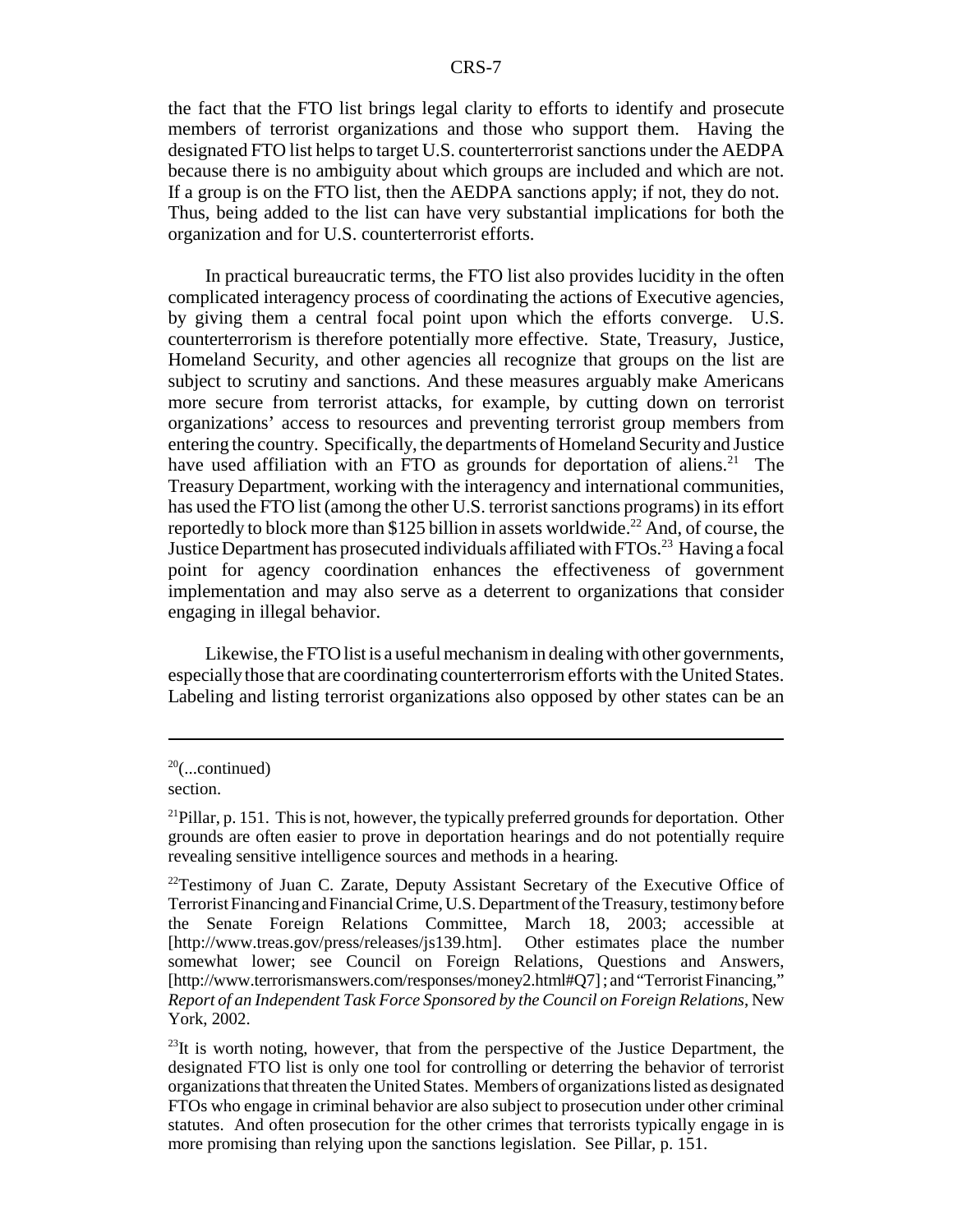important source of convergence in bilateral national relations. There is a sense of alliance against a common enemy. Often important benefits are derived in counterterrorism or other aspects of the bilateral relationship as a result. Moreover, states that are, actually or potentially, supporting organizations on the list can be left in no doubt about U.S. policy on the issue. Clearly labeling what the United States government considers a foreign terrorist organization can have significant domestic and international foreign policy advantages. It can be a powerful diplomatic tool, residing in the State Department's Office of the Coordinator for Counterterrorism.

Another important benefit is the attention that the FTO list gives to the organizations that are on it. Drawing attention to terrorist groups aids in identifying them not only for states but for nongovernmental organizations and individuals. And likewise the terrorist organizations are fully placed on notice that someone is watching what they do. This can make it more difficult for them to operate.

The groups on the FTO list are stigmatized. Many modern terrorist organizations have a varied portfolio of activities, some of which may be ostensibly legitimate. Some who may have previously viewed an organization primarily as a charity or as a public advocacy group may reconsider supporting it. Publicizing which groups are formally designated has important legal implications: since the law punishes those who wittingly support terrorist organizations, ignorance of a listed organization's activities is less defensible. Potential donors may not necessarily be willing to contribute to an organization that is designated as "terrorist," especially if the gift may result in prosecution under U.S. law. The moral relativity that some people claim dogs the "terrorist" label is removed, at least as far as official U.S. policy is concerned.

#### **Disadvantages of the FTO List**

Although it has important legal and symbolic significance, some argue that having a "list" is overly mechanistic, restrictive and inflexible, especially in an area of foreign policy that requires flexibility. Nonstate actors such as terrorist organizations are often able to change their names and/or characteristics much more quickly than ponderous bureaucratic lists can reflect. This is a serious problem in an era when international terrorism is increasingly globalized in its reach and capabilities, with borders becoming more permeable and less relevant, in an age of Internet links and open trade areas.<sup>24</sup> Likewise, such lists are not very effective in dealing with ad hoc activities engaged in by "volunteers," who may not have a clear long-term relationship with an organization. This has become a particular worry with respect to Al Qaeda, for example.<sup>25</sup>

<sup>&</sup>lt;sup>24</sup>For more on the globalization of  $21<sup>st</sup>$  century international terrorism, see Audrey Kurth Cronin, "Behind the Curve: Globalization and International Terrorism," *International Security*, Vol. 27, No. 3 (Winter 2002/2003), pp. 30-58.

<sup>&</sup>lt;sup>25</sup>See, for example, Sebastian Rotella, "Al Qaeda's Stealth Weapons; Muslim Converts Who are Drawn to Fanaticism Pose Special Dangers Well Beyond their Symbolic Impact. 'The Blue-eyed Emir' is One Example," The Los Angeles Times, September 20, 2003, p. A1; and (continued...)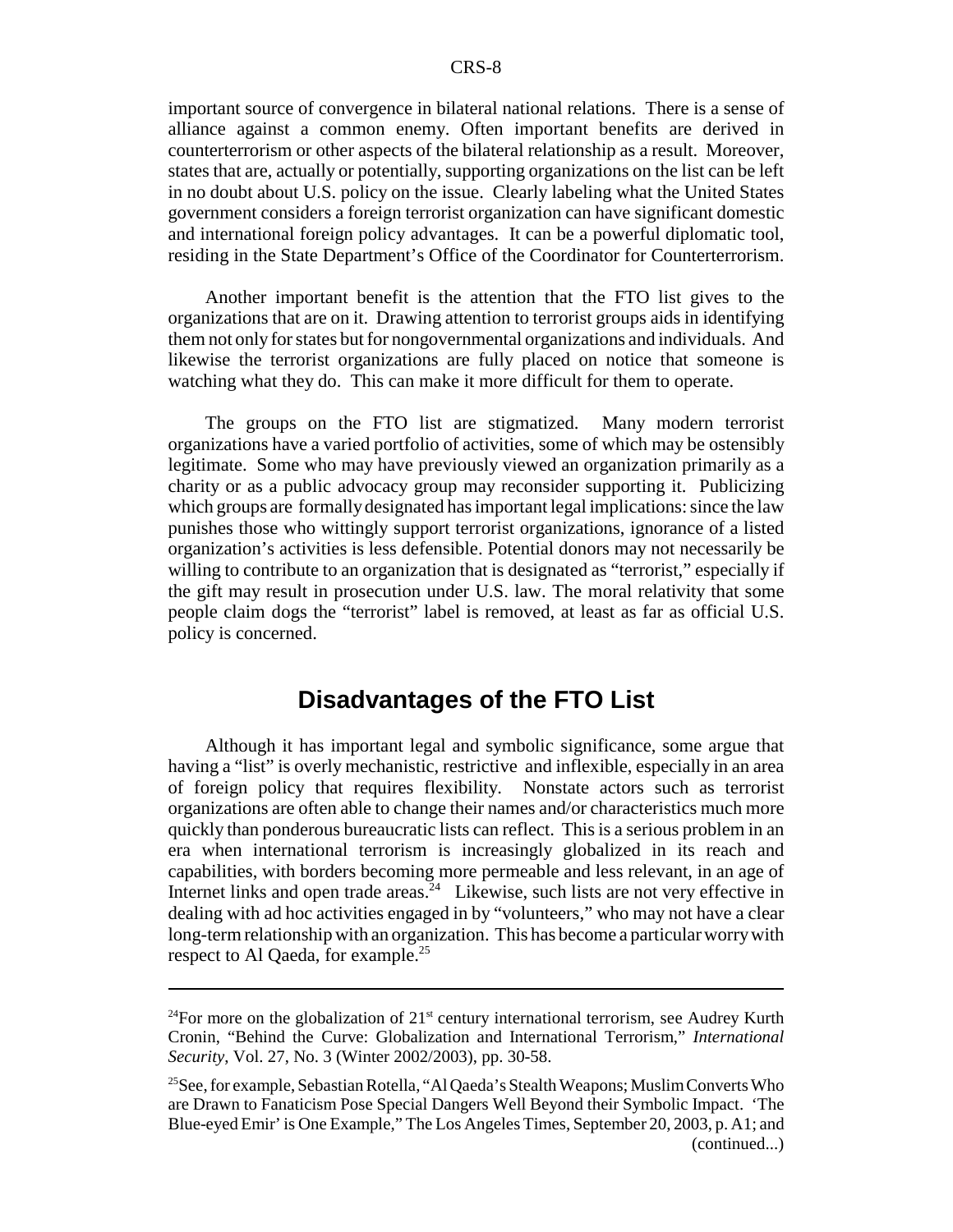The statement that a group is "on the list" or "off the list" can be very misleading, and its significance is often misunderstood. It is true that the FTO list is generally considered the primary means of imposing sanctions against terrorist organizations. However, not being on the FTO list does not necessarily mean that the U.S. government has failed to recognize that a group is engaged in terrorism, is a threat, and should be subject to sanctions. Sometimes, for various reasons, groups<sup>26</sup> are not on the FTO list, but are on the SDT or SDGT list. They can also be on the Terrorist Exclusion List. There may be competing priorities in dealing with a group, such as a desire to engage a group in negotiations or to use the FTO naming as leverage for another foreign policy aim. Without a full appreciation of the interplay among different sanctioning lists, not to mention the interplay between competing foreign policy goals and all of the sanctioning lists, statements about whether or not a group is on a particular list may ring hollow.

It is not necessarily the case that the FTO list is the most effective or prosecutable mechanism to act against terrorist organizations, if that is the aim. Sometimes it is easier to prosecute organizations or their associates by using the Executive Orders under IEEPA. For example, it can be more difficult to prove that someone is materially supporting, or working for or on behalf of, an FTO under AEDPA than it is to prove that someone is violating the terms of Executive Order 13224. In that case, it might be to the benefit of U.S. counterterrorism efforts to name a group a SDGT rather than an FTO. If a group is then also put on the Terrorism Exclusion List, the combined effects of the sanctions overall could be comparable to being formally named an FTO.<sup>27</sup> Of course, the public attention and diplomatic leverage that goes along with being on the better-known FTO list is not equalled; however, the point is that in terms of the results with respect to fighting an organization's activities, the U.S. sanctions regime is far more complicated than either being "on" the list or "off" the list would imply.

Competing foreign policy concerns often result in decisions to keep groups off the list. This is not necessarily a problem, as U.S. foreign policy considers numerous competing priorities in any given situation. The law "authorizes" but does not require the Secretary of State to make any given designation. If there are countervailing foreign policy priorities, then his or her judgment prevails. Nonetheless, inconsistencies of standards from the perspective strictly of terrorism can make the U.S. government appear hypocritical, especially in the eyes of those who see the FTO list only in black and white terms and may not appreciate the existence of other terrorist lists. Statements about organizations that are not designated regularly appear in the press, journals and academic writing, for

 $25$ (...continued)

*Al Qaeda after the Iraq Conflict*, CRS Report for Congress, RS 21529May 23, 2003.

<sup>&</sup>lt;sup>26</sup>Groups, or (to use more specific legal language) those who work for or on their behalf; are owned or controlled by them; provide material, technological, or financial support to them; or are otherwise affiliated with them, are candidates to be included on the list.

 $^{27}$ Another significant difference between the FTO and the SDGT list is that under the UN Sanctions regime (1390 Committee), the U.S. is obligated to designate terrorists and does so through E.O. 13224. The FTO program remains unilateral.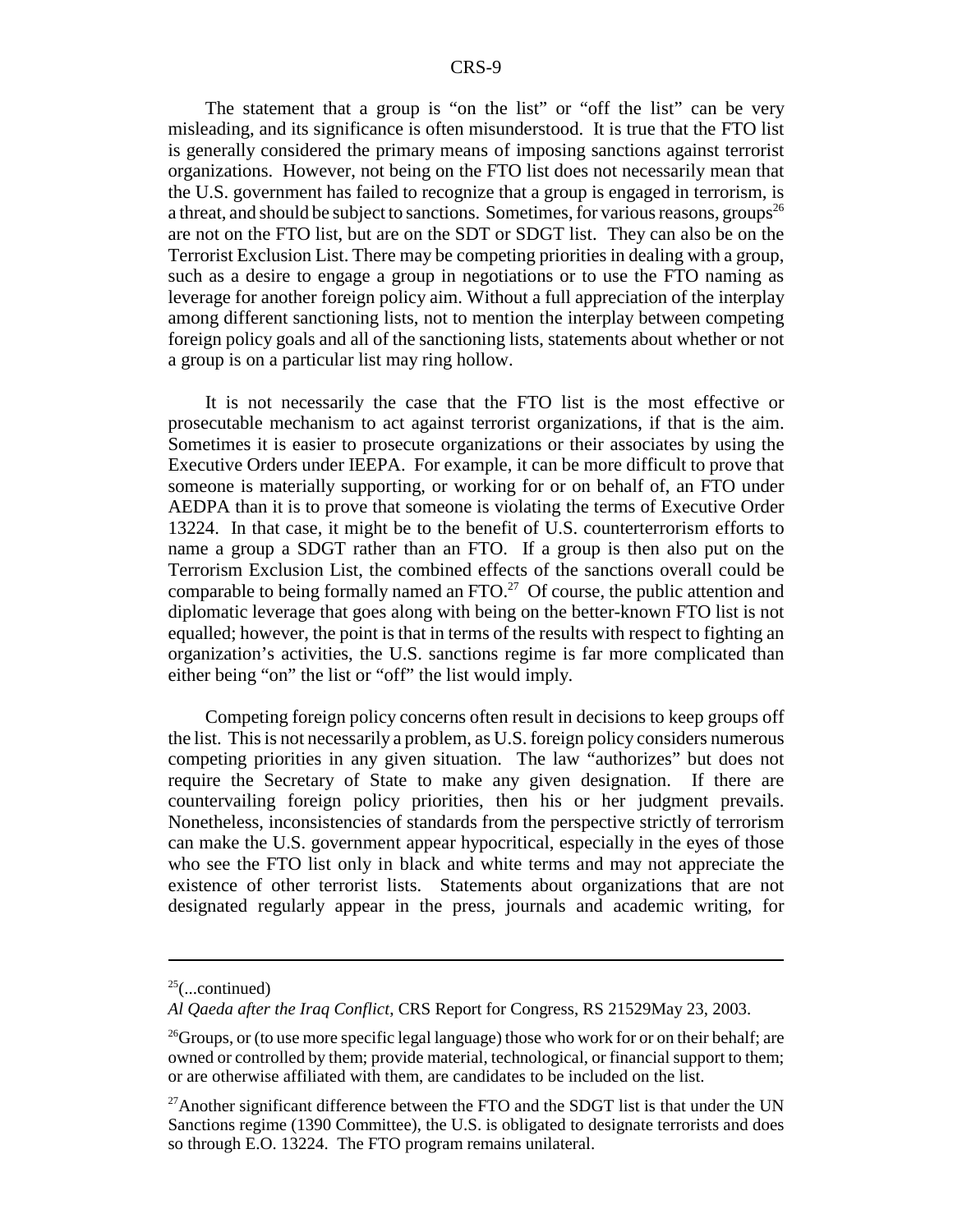example.<sup>28</sup> Having such a high-profile list can politicize and oversimplify what is actually a complex web of legal sanctions that may be in addition to, or instead of, those pursuant to the AEDPA.

Furthermore, as noted, above, the FTO list is subject to judicial review. Thus, on a number of occasions, groups have filed law suits to be removed from it. For example, the Mujahedin-e Khalq (MEK) and the Liberation Tigers of Tamil Eelam (LTTE, or Tamil Tigers) in 1999 both filed suits in the District of Columbia arguing that they had been denied due process; but they lost in court.<sup>29</sup> A separate legal challenge was undertaken by the LTTE and the Turkish Kurdistan Workers' Party (PKK), which argued that the FTO portion of the AEDPA was unconstitutional. The suit was brought by individuals and groups seeking to make contributions to the designated organizations. They also lost their case; however, the ability to win in court has at times evidently been an element in the initial decision whether or not to designate a group.30 This may mean that the designation has more to do with the legalities of the evidence than with the protection of U.S. national security from a terrorist threat.

#### **Policy Options for Congress**

In the  $108<sup>th</sup>$  Congress, a number of amendments have been offered to change the AEDPA legislation so as to improve the effectiveness and ease of implementation of the FTO list. Some have proposed that the law should be changed so that the designation does not lapse if the Secretary of State fails to renew it every two years. It is a significant bureaucratic burden to ensure that the designations are appropriately reviewed, investigated, the administrative record updated, the appropriate agencies consulted, and the public statement of renewal made every two years after the initial designation. Some might argue that the burden of proof should be placed on the terrorist organization, and that the designations should stand unless a successful appeal is placed by the organization. The requirement for renewal is one of the aspects that some believe make the FTO list less desirable than the other sanctioning tools available under IEEPA and the relevant Executive Orders.

On the other hand, opponents may point out that the powers of the federal government under the Patriot Act are already extensive, and that placing the burden of proof on designated FTOs essentially makes them guilty until they prove

<sup>&</sup>lt;sup>28</sup>See, for instance, Gary Leech, "Good Terrorists, Bad Terrorists: How Washington Decides Who is Who," Colombia Journal Online, May 7, 2001, accessible at [http://www.colombiajournal.org/colombia62.htm].

<sup>&</sup>lt;sup>29</sup>See the 1999 report, "Foreign Terrorist Organization, Designations by the Secretary of State," Released by the Office of the Coordinator for Counterterrorism, October 8, 1999; accessible at [http://www.state.gov/s/ct/rls/rpt/fto].

 $30$ Pillar, pp. 154-155. There was also an unusual recent case involving the MEK where the court held that the FTO designation decision under the AEDPA was obtained in violation of the Constitution, and that such a designation could not be a predicate for a criminal prosecution. See United States of America v. Roya Rahmani, 2097.Supp.2d 1045 (C.D. Cal. 2002).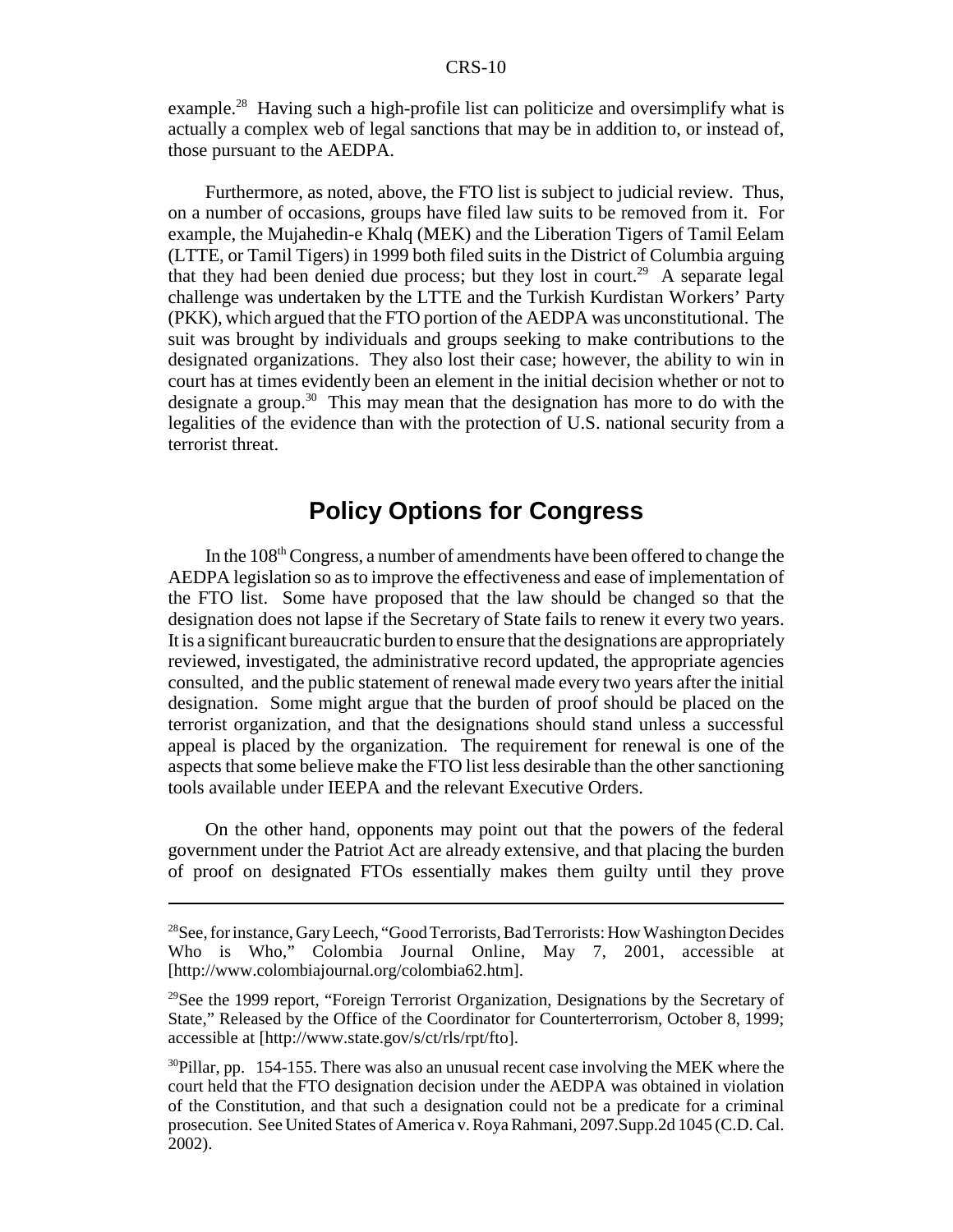#### CRS-11

themselves innocent. The state sponsors of terrorism list has been largely static in part because states remain on the list until the Secretary of State is able to attest to listed states having stopped being involved in supporting terrorism. It is always difficult to prove a negative. Some might argue that the FTO list is a more flexible document with the current arrangement regarding renewals and should be kept that way. The FTO list provides a public venue for the State Department periodically to reemphasize the importance U.S. foreign policy places upon countering these organizations.

Another idea is to remove the requirement for judicial review of the FTO list. This would make it much harder for terrorist organizations to appeal their placement on the list. The arguments for and against this suggestion are similar to those presented above, since judicial review is an important mechanism available for organizations whose members believe that they have been wrongly labeled and punished. There is a precedent for trying this suggestion. The Foreign Narcotics Kingpin Designation Act (passed in December 1999) originally contained a "no judicial review provision." This caused concern among some owners of private businesses who feared that they might somehow be added to the list for unwitting business relationships with narcotics traffickers. Shortly thereafter, legislation was passed to remove the provision, and judicial review was restored.